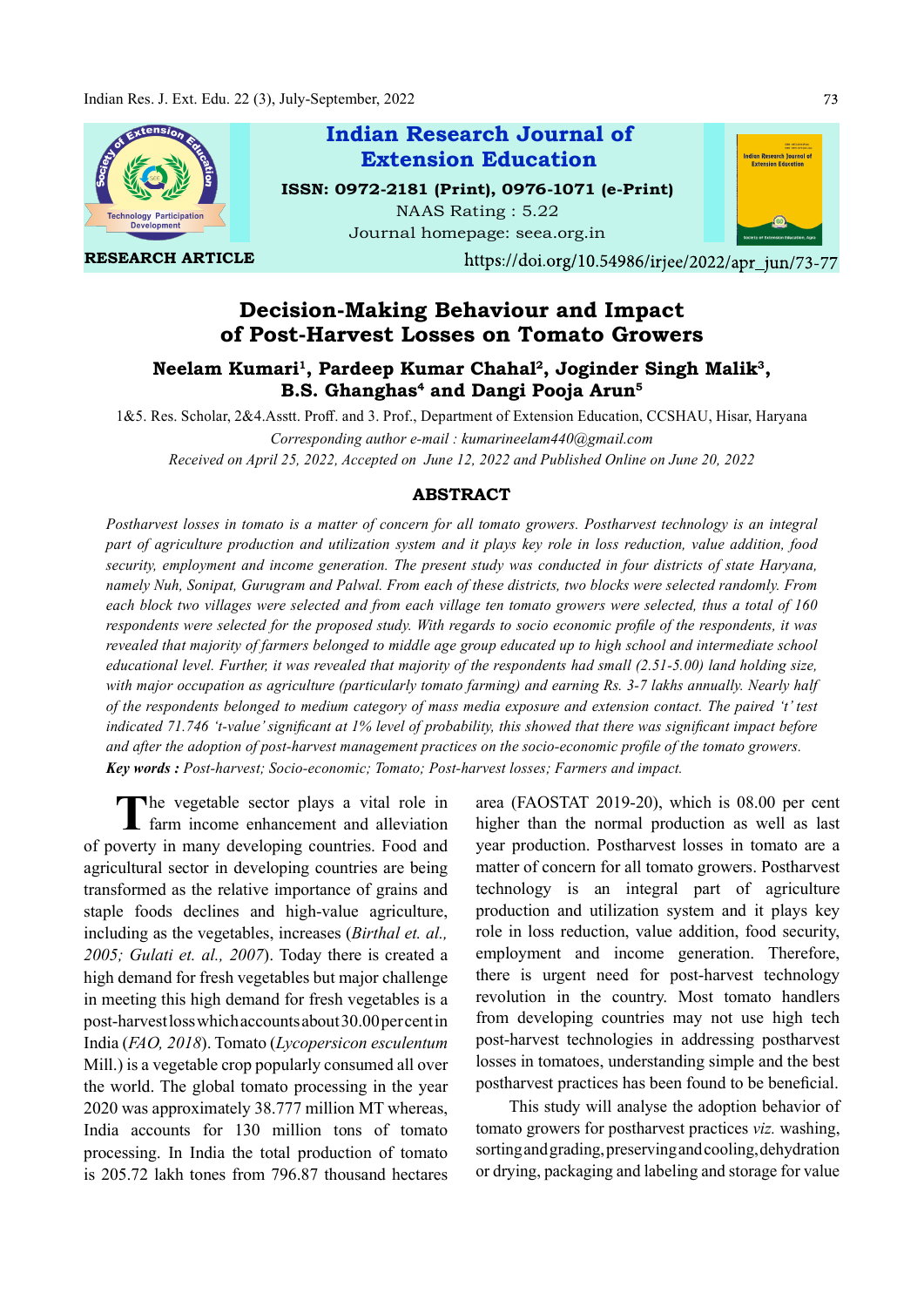addition etc. The post-harvest technologies should be the part of normal developing process in agriculture, and especially for vegetable production. Between 10.00 per cent and 30.00 per cent losses occur during the post-harvest handling of vegetables and more than 40.00 per cent occur in tomato alone which need to be minimized. The present investigation was an attempt to study the socio-economic profile of the tomato growers and to highlight the impact of post-harvest losses on their socio-economic attributes.

## METHODOLOGY

The present study was conducted in four districts namely; Gurugram, Nuh, Palwal and Sonipat of the Haryana state, these districts were selected purposively as these districts are contributing highest production and area of tomato cultivation. Further, two blocks were selected, randomly from each of four districts and from each of eight blocks, two villages were chosen, randomly and thereby a total number of sixteen villages were selected for the data collection. From the selected villages ten respondents were selected, randomly. Thus, a total of 160 respondents were finalized and interviewed personally at their farms and home by the researcher. The data was collected with the help of a well-structured and pretested interview schedule comprising the items for assessment. The socioeconomic profile, decision making pattern and impact of post-harvest practices were computed with the help of statistical measures like frequency, percentages, weighted mean score, rank order and paired t-test to analyze the data to draw the tangible and meaningful inferences from the investigation.

## RESULTS AND DISCUSSION

The results along with the relevant discussion have been presented in prime heads as socio-economic attributes, communication profile and social and economic impact of post-harvest losses of tomato perceived by the tomato farmers in adoption of postharvest management technologies and practices.

Socio-economic profile of the respondents : The findings in Table 1 reported that majority of the respondents were belonged to middle age (50.00) category followed by young (31.90) and old (18.10), respectively. It showed that the middle and young age group farmers were more efficient in adopting postharvest management practices as compared to old aged farmers. Therefore, it was probably due to the reason that farmers of middle age are enthusiastic, having higher perception ability and work efficiency compared to younger and older ones. Similar, observation also recorded by Lokhande (2010) and Dohare (2014). With regards to education, the data revealed that majority of farmers, 26.30 per cent were found had middle school education level, followed by high school (21.90) and pre-university diploma (21.30), respectively. Whereas, only 06.30 per cent of the respondents were found illiterate. Since, the farmers were aware of importance of education

|                      | $(N=160)$                                                                                      |                  |               |
|----------------------|------------------------------------------------------------------------------------------------|------------------|---------------|
| Variables            | Categories                                                                                     | N <sub>0</sub> . | $\frac{0}{0}$ |
| Age                  | Young (Upto 35 yrs.)                                                                           | 51               | 31.90         |
|                      | Middle (36-50 yrs.)                                                                            | 80               | 50.00         |
|                      | Old (above 50 yrs.)                                                                            | 29               | 18.10         |
| Education            | Illiterate                                                                                     | 10               | 06.30         |
|                      | Primary school                                                                                 | 17               | 13.80         |
|                      | Middle school                                                                                  | 56               | 26.30         |
|                      | High school                                                                                    | 35               | 21.90         |
|                      | Pre-university/diploma                                                                         | 34               | 21.30         |
|                      | Graduation and above                                                                           | 08               | 10.60         |
| Land holding         | Marginal (upto 2.50)                                                                           | 18               | 11.25         |
|                      | Small (2.51-5.00)                                                                              | 47               | 26.30         |
|                      | Semi-medium (5.01-10.00)                                                                       | 44               | 27.50         |
|                      | Medium (10.01-25.00)                                                                           | 32               | 20.00         |
|                      | Big (above 25.00)                                                                              | 19               | 11.87         |
| Major                | <b>Agriculture (Particularly</b><br>tomato farming)                                            | 160              | 100.00        |
| occupation           | Agriculture + Livestock                                                                        | 109              | 68.10         |
|                      | Agriculture + service                                                                          | 51               | 31.90         |
| Annual               | Upto Rs. 3 lakhs                                                                               | 12               | 07.50         |
| income               | $Rs. 3-7$ lakhs                                                                                | 97               | 60.60         |
|                      | Above Rs. 7 lakhs                                                                              | 51               | 31.90         |
| Farm                 | Tractor                                                                                        | 143              | 89.37         |
| mechanization Harrow |                                                                                                | 46               | 28.75         |
|                      | Super bedder                                                                                   | 97               | 60.62         |
|                      | Rotavator                                                                                      | 17               | 10.62         |
|                      | Spray machine automatic/<br>hand driven                                                        | 134              | 83.75         |
|                      | Drip system                                                                                    | 119              | 74.37         |
|                      | Solar panels                                                                                   | 12               | 07.50         |
|                      | Rear mounted cultivator                                                                        | 83               | 51.87         |
|                      | Mould Board Plough                                                                             | 14               | 08.75         |
|                      | Others (transplanter, mulcher,<br>pullers, power tiller, weeder,<br>fertilizer injectors etc.) | 94               | 58.75         |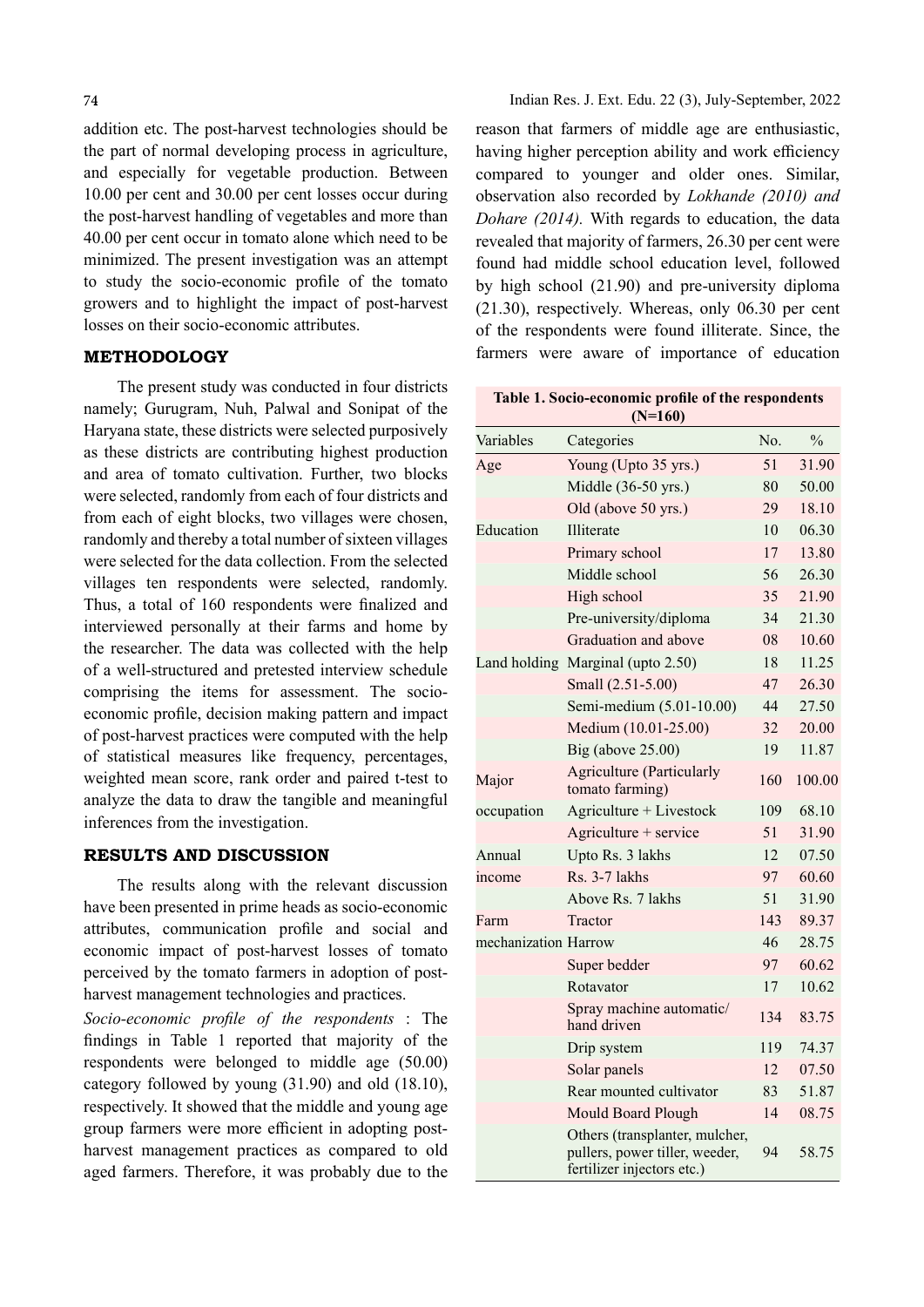Indian Res. J. Ext. Edu. 22 (3), July-September, 2022

hence, it was found that most of the respondents were well educated. Other contributing reasons may be mass media exposure and rural social environment. Similar results were indicated by Chandrashekhar (2010) in his study revealed that majority (26.67%) of the vegetable growers had high school education, followed by middle and illiterate, respectively. Further was also concluded from the Table 1 that the majority of the respondents were belonged to small (29.38 %) landholding category, followed by semimedium (27.50%), medium (20.00%), big (11.87%) and marginal (11.25%) categories, respectively. This might be due to partition of families; the land being fragmented and another probable reason is due to increase in the population. Therefore, it implies that more the fragmentation will decrease the farm size of the farmers. The similar findings were suggested by Rani et al, (2022).

The data presented in Table 1 depicted that cent per cent of the respondents were engaged in agriculture (particularly tomato farming) alone, while, about 68.10 per cent engaged in agriculture+livestock and 31.90 per cent were found engaged in agriculture+service. This can be predicted from the findings that majority of respondents were young and middle age famers. Therefore, they were taking more interest in farming and majority of farmers were doing tomato farming. The similar observation

was recorded by Rajasree et. al., (2019). Pertaining to data presented in Table 5 it was revealed that the majority, 89.37 per cent of the farmers had tractors as their major farm mechanization, followed by 83. 75 per cent had spraying machines i.e. automatic or hand driven and 74.37 per cent had drip systems, respectively. whereas, about 60.62 per cent had super bedder, followed by 58.75 had other farm machineries, 51.87 per cent had rear mounted cultivator, 28.75 per cent had harrow, 10.62 per cent had rotavator, 08.75 per cent had mould board plough and only 07.50 per cent were had solar panels, respectively. Therefore, it can be concluded that farmers had sufficient farm mechanization had adopted post-harvest management practices and reduce their losses and will maintain their livelihood. The results were found on the similar line of Sharma (2021) reported in her study that majority (85.83%) of farmers had tractor as their major farm mechanization technology.

Decision making behaviour of the respondents : The decision-making pattern of a farmer is operationally defined as the degree of weighing the available alternatives in terms of their desirability and choosing the most appropriate one for achieving maximum profits from his farming. The data presented in Table 2 indicates that majority of the farmers had good decision-making ability regarding to attend agricultural meetings ranked first with weighted mean

|                                                                     | Decision making pattern  |                                                 |                                 |                |            |             |
|---------------------------------------------------------------------|--------------------------|-------------------------------------------------|---------------------------------|----------------|------------|-------------|
| Statement                                                           | <b>Not</b><br>considered | Considered after<br>consultation<br>with others | Decision taken<br>independently | Total<br>Score | <b>WMS</b> | Rank        |
| Adoption/selection of new varieties                                 | 10(06.30)                | 84 (52.50)                                      | 66 (41.30)                      | 376            | 2.35       | $\rm II$    |
| Hire farm labour                                                    | 37(23.10)                | 29(18.1)                                        | 94 (58.80)                      | 377            | 2.35       | $\rm II$    |
| In purchase of farm improvements/equipment                          | 05(03.10)                | 142 (88.80)                                     | 13(18.10)                       | 328            | 2.05       | <b>VIII</b> |
| Choosing and using of fertilizers and pesticides                    | 06(03.80)                | 129(80.60)                                      | 25(16.60)                       | 339            | 2.11       | V           |
| To attend agricultural meeting                                      | 04(02.50)                | 78 (48.80)                                      | 78 (48.80)                      | 394            | 2.46       | $\bf{I}$    |
| About cultivation practices                                         | 07(04.40)                | 103(64.40)                                      | 50(31.30)                       | 363            | 2.26       | VI          |
| Borrow money for the farm improvements                              | 02(01.30)                | 102(63.80)                                      | 56 (35.00)                      | 374            | 2.34       | Ш           |
| Adoption of improved farm practices/ to start<br>new farm practices | 10(06.30)                | 131 (81.90)                                     | 19(11.90)                       | 329            | 2.05       | <b>VIII</b> |
| Regarding marketing                                                 | 08(05.00)                | 124 (77.50)                                     | 28 (17.50)                      | 340            | 2.12       | IV          |
| To switch to new cropping plan/to change<br>cropping pattern        | 09(05.60)                | 128(80.00)                                      | 23(14.40)                       | 334            | 2.08       | <b>VII</b>  |
| Post harvest measures                                               | 07(04.40)                | 140(87.5)                                       | 13(8.1)                         | 326            | 2.03       | IX          |
| Land improvements and others                                        | 07(04.40)                | 140(87.5)                                       | 13(8.1)                         | 326            | 2.03       | IX          |
| (*Multiple response)                                                |                          |                                                 |                                 |                |            |             |

Table 2. Distribution of the respondents according to their decision-making behaviour (N=160)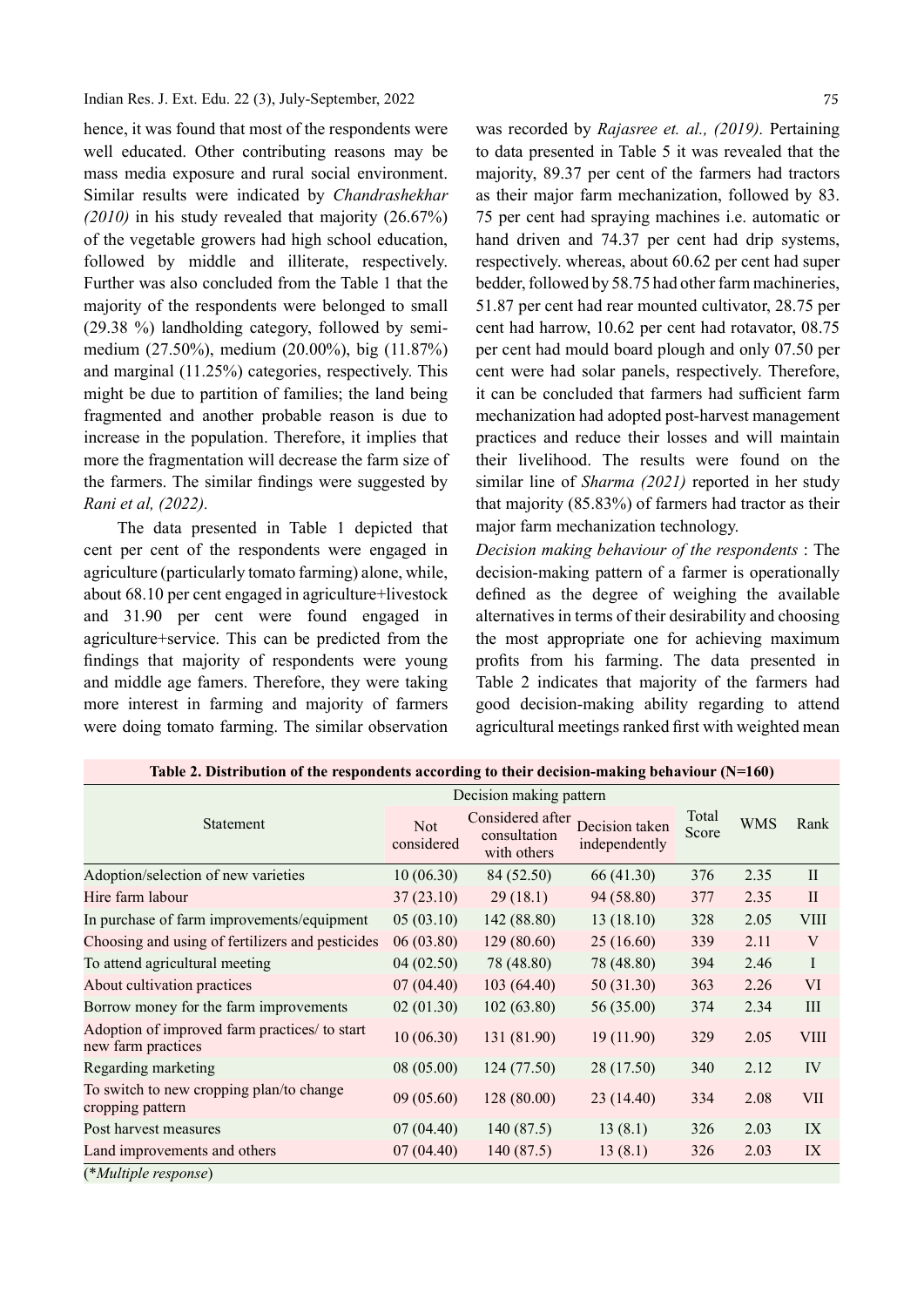score 2.46, followed by decisions taken regarding adoption/selection of new varieties and hire farm labour both ranked second with weighted mean score 2.35 and borrow money for the farm improvements ranked third with weighted mean score 2.34. Further, decision making ability regarding marketing ranked fourth with weighted mean score 2.12, choosing and using fertilizers and pesticides ranked fifth with weighted mean score 2.11, about cultivation practices ranked sixth with weighed mean score 2.26, to switch to new cropping plan/to change cropping pattern ranked seventh with weighted mean score 2.08, in purchase of farm improvements/equipment improvements and adoption of improved farm practices both ranked eighth with weighted mean score 2.05. While, decision making regarding postharvest measures and land improvements or others both were ranked ninth with weighted mean score 2.03.

Further Table 3 clearly shows that 64.38 per cent of the tomato growers were belonged to medium category of decision-making, followed by 18.75 per cent had low and 16.87 per cent had high decisionmaking categories. The possible reason might be that, nature of the decision making after consultation with others considered better way of taking decision to cope with the negative effects of post-harvest losses. The findings are in conformity with the findings of Vijaykumar (2012) revealed that majority of farmers (62.33%) having medium decision-making

Table 3. Overall distribution of the respondents according to their decision-making behavior

| Categories            | No. | $\frac{0}{0}$ |
|-----------------------|-----|---------------|
| Low (Less than $25$ ) | 30  | 18.75         |
| Medium (25-27)        | 103 | 64.38         |
| High (more than 27)   | 77  | 16.87         |

| Table 4. Impact of post-harvest losses on socio-<br>economic profile of the tomato growers |                   |                               |                      |     |             |     |  |
|--------------------------------------------------------------------------------------------|-------------------|-------------------------------|----------------------|-----|-------------|-----|--|
| Paired sample<br>t-test                                                                    | <b>SE</b><br>Mean | $\cdot$ <sub>t</sub><br>value | Sig.<br>$(2-tailed)$ | df  | Mean        | SD. |  |
| Pair 1 Before<br>After                                                                     |                   | $0.195$ 71.746**              | 0.000                | 159 | 14.05 2.477 |     |  |
| N                                                                                          |                   |                               | 160                  |     |             |     |  |
| Correlation                                                                                | $0.583**$         |                               | 0.000                |     |             |     |  |

\*\*Significant at the 0.01 level of probability

ability, followed by low and high decision-making categories, respectively.

Impact of post-harvest losses on socio-economic profile of the tomato growers : The paired-t test distribution was applied to assess the before and after socio-economic impact of farmers regarding adoption of post-harvest management practices. The data presented in Table 4 revealed that there is significant impact indicated with the 71.746 t-value which is significant at  $1\%$  level of probability. Therefore, it can be concluded that after adoption of post-harvest management practices the famers were able to reduce losses to some extent which leads to significant and positive impact on their socioeconomic profile in terms of improve in their income and better livelihood security and farmers may also take advantage of remunerative markets. The results were on similar trend followed by Kumar (2014) reported that due to lack of scientific knowledge regarding post-harvest technology, poor transport and storage facilities had also contributed to the postharvest losses in tomato respectively and these can be reduced by improve in knowledge and adoption of post-harvest management practices.

### **CONCLUSION**

On the basis of findings and interpretation from the socio-economic profile of the respondents it could be concluded that the majority of farmers were belonged to middle age category (50.00%) educated up to middle school (26.30%) had small landholding (26.30%) size. With regards to major occupation, it was found that majority of the respondents engaged in agriculture (particularly tomato farming) and earning Rs. 3-7 lakhs (60.60%) annually. Further, majority of the growers had medium decision-making pattern ability followed by low and high respectively. The results also revealed that there was significant impact on the socio-economic profile of the respondents if they adopt the post-harvest management practices. Therefore, it can be concluded that if farmers will get need based trainings and equipped with knowledge regarding post-harvest management practices, then they will adopt new technologies for post-harvest management and it will have positive impact on their socio-economic status.

## CONFLICTS OF INTEREST

The authors have no conflicts of interest.